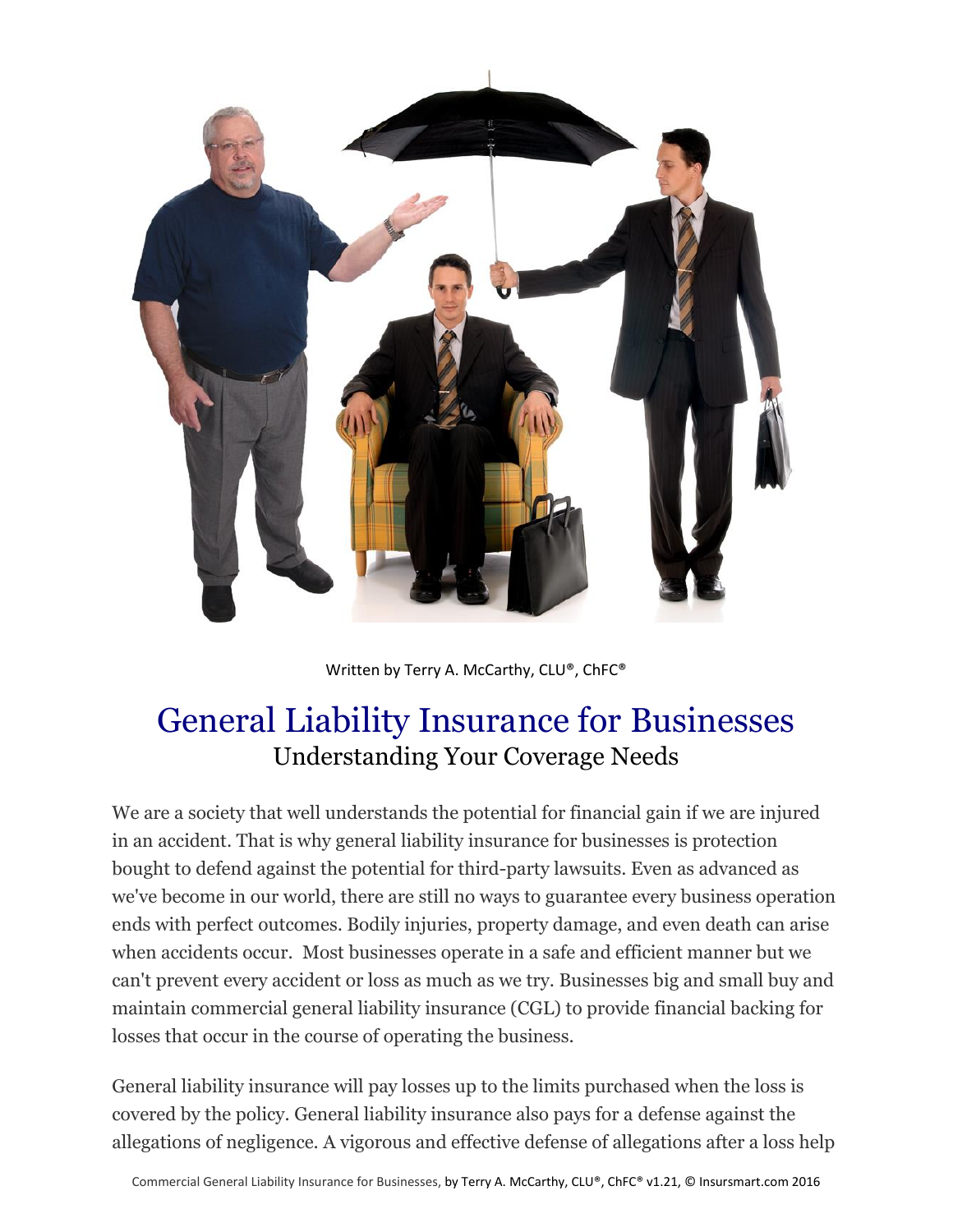mitigate the cost of the loss. A good defense also helps the business avoid financial ruin and protect against any damage to the reputation arising out of the events of the loss. General liability insurance is included with every Business Owner Policy (BOP) but can be purchased without property or allied lines when these risks are not present. Monoline general liability insurance provides the same broad protection regardless of whether it is packaged with other coverage or not. If it were packaged together with other coverage it would be referred to as a Commercial Package Policy (CPP). Liability is usually determined by a court of law but may also be assessed by mutual agreement between the involved parties and settled out of court.

General liability insurance coverage actually provides a broad range of protection including protection against bodily injury, damage to property, personal injury and claims other than bodily injury losses, advertising injuries, product liability, and claims that arise from completed operations. I'll cover other important details in the following topic areas:

# **General Liability Insurance - Who Needs it?**

All businesses who do business with other businesses, the government or with the general public have potential liability and should buy general liability insurance. For the smallest of businesses, the premium for one year is as little as \$400. This cost is less than two hours of legal defense if you have a loss. If you have a loss and lawyers are involved, you can be sure that more than two hours of legal advice will be needed. General liability insurance is designed to safeguard your livelihood and preserve your ability to continue in business whether you are a contractor or retailer of clothing.

#### **What Does General Liability Insurance Cover?**

In addition to paying the financial cost of compensating for a claim of bodily injury, personal injury, or property damage, general liability insurance pays for the cost of investigating claims, the cost of defending against the allegations which includes attorney fees, witness fees, court costs, court bonds, and other expenses required to defend you in mitigating the loss. It may also cover the immediate medical expenses of attending to and caring for a person injured in your business or as a result of your business operations. These benefits are paid within the limits of coverage you purchase. General liability insurance coverage may not have adequate coverage limits for the loss that occurred. When your policy provides coverage for a loss a defense is owed up to the time that the limit of insurance is paid. At that point Umbrella liability (if purchased) may pick up and continue the defense. If there is no additional coverage beyond the general liability insurance, your insurance carrier will stop paying for the defense of the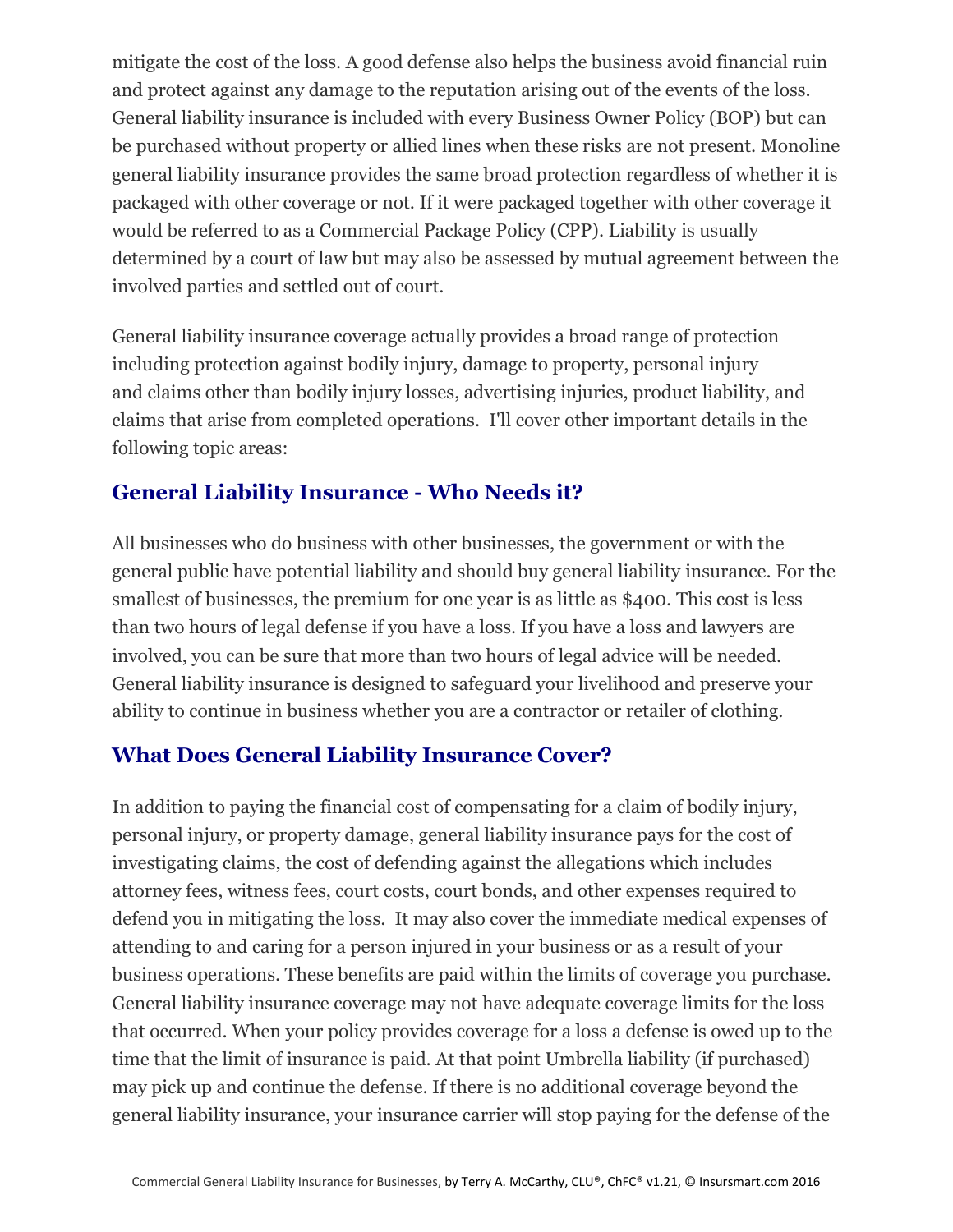claims. It will then be your responsibility to pay all loss costs above and beyond the coverage you have purchased.

Unless specifically excluded, most general liability insurance policies also include coverage for injuries caused by products and completed operations liability. Injuries or property damage caused by a product or completed operation are covered up to the occurrence and aggregate limits of the policy just like any other triggers of loss for most businesses.

Here is a simple outline of what is covered by the typical commercial general liability insurance policy:

- **Bodily injury or property damage** The policy helps protect against certain claims businesses for claims alleging financial loss due to property damage or bodily injury arising out of your business operations or products.
- **Reputational harm** Also referred to as personal injury, the policy helps protect against most claims of false arrest, malicious prosecution, libel, slander, wrongful eviction, and violation of the right of privacy arising out of your business operations.
- **Advertising Injury** Policy coverage helps protect against claims your business against the claims of others that claim you infringed on their copyrights when advertising goods, products, or services in your advertising messaging.
- **Medical payments** This coverage helps protect against certain claims and the immediate medical costs to an injured person if this person is injured on the business premises or business operations and needs medical treatment. Medical payments are intended as goodwill and usually are not considered an admission of responsibility.
- **Damage to premises rented to you** Under Care, Custody and Control exclusions in the general liability insurance policy, the part of property you occupy is excluded from liability coverage. This coverage section helps protect against certain claims that may arise for damage you may be responsible for to those parts of the buildings you occupy. When damage occurs to the premises you rent due to fire, lightning or explosion, this extension of coverage is available to compensate for liability to the portion of the structure you occupy. When your negligence causes damage to the parts of the building you don't occupy, general liability insurance limits may apply to pay that portion of a loss as a property damage liability claim.

Commercial General Liability Insurance for Businesses, by Terry A. McCarthy, CLU®, ChFC® v1.21, © Insursmart.com 2016 **Available Limits of Liability** - Typically, coverage on a general liability insurance policy is not issued for less than a single limit of \$100,000 per occurrence. Annual aggregate limits (limits for all losses in a policy year) are normally doubled. Some carriers will triple the annual aggregate limits. Most general liability policies available today can be purchased up to a maximum of \$1,000,000 per occurrence. Some carriers will write the occurrence limits at up to \$2,000,000. Typical medical payments coverage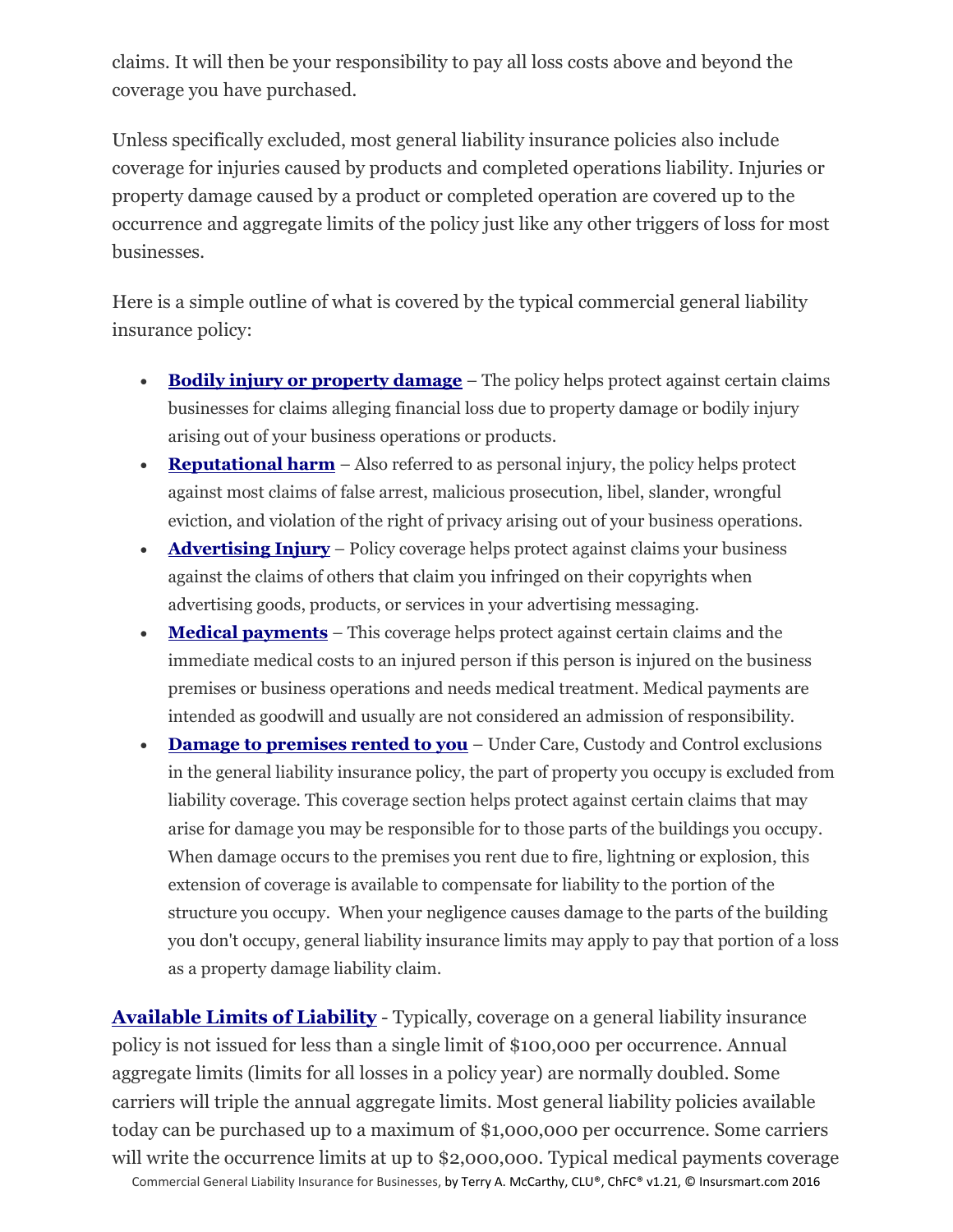is available in amounts of \$1,000 per person, up to \$5,000. Some carriers will extend these limits to \$10,000 and even \$25,000 in some instances. Advertising injury is typically limited to the occurrence limit annually. Some special endorsements may include their own limits or specify limitation other than these general rules. One other point about limits of coverage. While most liability is provided to the client without deductible, it is not uncommon for a small deductible up to \$1,000 to apply to property damage liability claims for tradesmen. Typical deductibles as \$500 or less.

### **What may be covered I didn't know about?**

Advertising injury coverage is a part of the commercial general liability insurance policy. This is when your marketing violates a copyright, trademark, or mimics the themes and ideas of another business. While copying someone might be flattery in some circles, in business it often results in advertising injury to the other business. Your general liability insurance may defend you in these events.

Your general liability insurance coverage may also pay for events where you serve alcohol and alcohol is implicated in injuries to a guest. If you are not in the business of serving alcohol, such as a bar, tavern, restaurant, or a business that manufactures or distributes alcohol, the host liquor liability coverage in the commercial general liability insurance policy will protect you when someone is injured because you served them alcohol. These are two examples of how your policy defends your financial bottom line in ways that may not be a part of your normal business operations.

# **Types of general liability claims normally not covered?**

**Professional Liability** – Sometimes known as Errors & Omissions, engineers, architects, doctors, real estate, insurance agents, computer software writers, accountants, and others need advance coverage for their work. These are businesses that may give advice and provide evaluation that is in itself a distinct and separate type of liability that is not covered by the general liability policy. These and other professions where evaluation and judgement, advanced knowledge, and skill are required to provide service should purchase professional liability insurance separately. Professional liability insurance is needed in addition to general liability insurance.

**Injuries to Employees** - Every state in the USA has a requirement for the employer to maintain protection for injuries and loss of wages to employees in the conduct of their work for the employer. Known was Workers Compensation insurance coverage, it may be available from a commercial insurance company or a state operated fund. Ohio is one of five states that require workers' compensation to be purchased from a single source or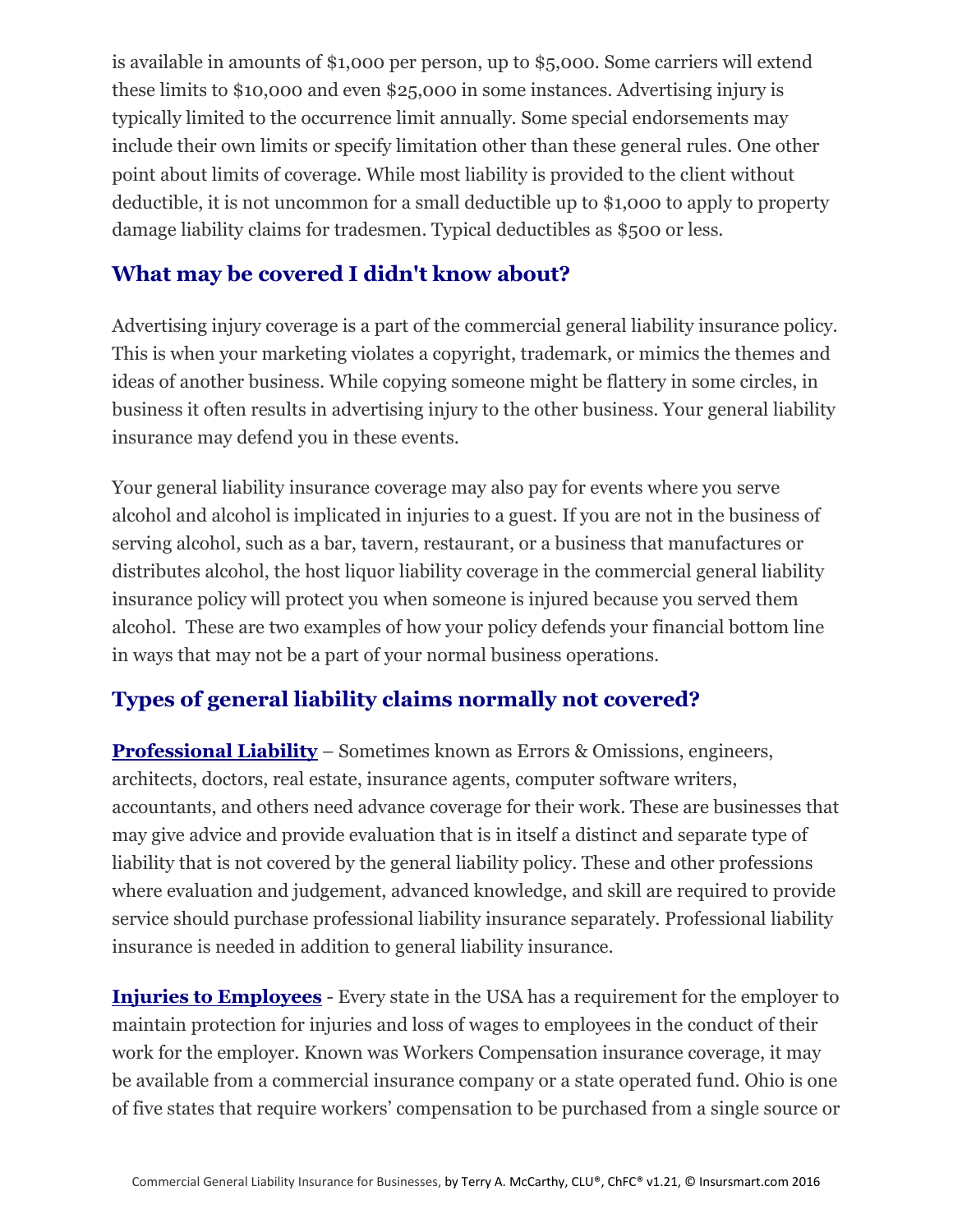monopolistic state fund. Commercial insurance carriers are not a source for this coverage in Ohio.

However, in monopolistic states like Ohio, your general liability insurance may be asked to provide coverage for the tort of negligence when an employee is injured. The employer has liability for the worker and a similar liability under traditional tort laws. Known as "dual capacity", the tort of negligence is not covered by the state-provided workers compensation fund. In instances where employer negligence is also indicated, the defense for claims of "dual capacity" by the employee is provided by a properly endorsed general liability insurance policy that provides "stop gap" defense against the claims of negligence when an employee is injured. An example of when "dual capacity" may occur is when a safeguard is removed from machinery that is being used by an employee and they are injured by the equipment. If the removal of the safeguard is not a willful act of the employee, the employer may be most responsible for the injury in the eyes of a court of law. Stop Gap liability may then provide a defense and compensation for injuries when an employer is deemed to be negligent in an employee injury.

**Cyber Liability** - Cyber liability including breach of security and theft of confidential customer records from a business, is not typically covered without additional endorsement on a general liability insurance policy. It may be a part of the professional liability coverage maintained by certain types of computer services professionals and businesses but ask to make sure. These days the ability to demonstrate a deliberate and well-conceived plan to defend against computer intrusions is a minimum expectation,

**Liquor Liability** - Unless your business is involved with the retail sale of alcohol, or is a manufacturer or distributor of alcohol, the coverage is not included in general liability insurance policies. If you are in an alcohol related business, you must specifically add coverage to have protection under a general liability insurance policy. Coverage is added by endorsement and works to amend and liberalize coverage to fit your business needs.

**Contract Liability** - Most general liability insurance policies cover liability that arises from the insured client entering into simple contractual agreements. However, care should be taken not to assume responsibility for losses that might not ordinarily be the responsibility of the insured client. Most policies refuse to accept responsibility for paying or defending against losses when a client assumes liability without the permission and consent of the insurance carrier before the loss occurs.

**Auto Liability** - General Liability insurance is not a replacement for the purchase of a business auto insurance policy. The general liability insurance policy does not cover losses arising out of the operation of automobiles except in two narrow and specific ways, and then only when properly endorsed. If the general liability insurance policy has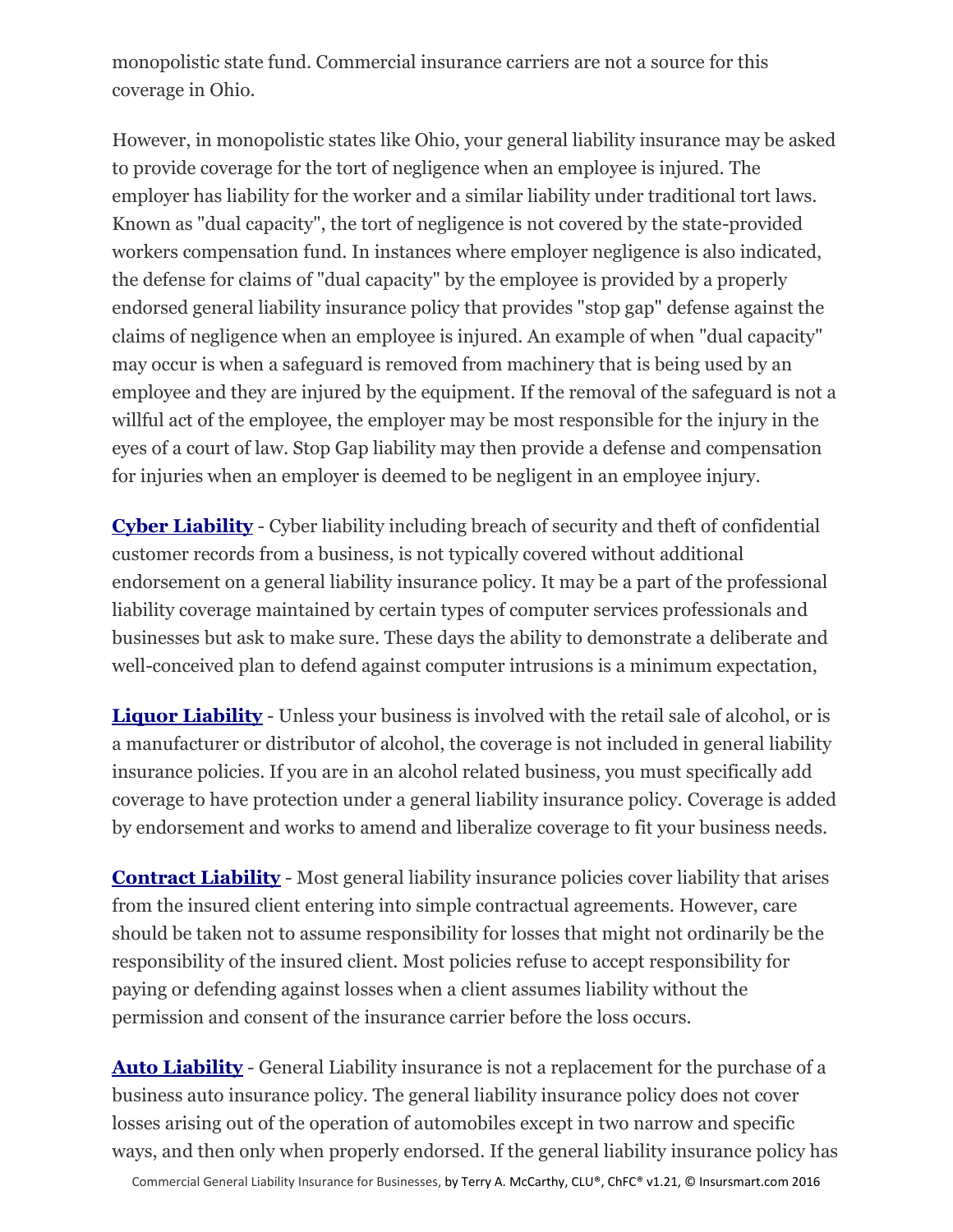been endorsed with Hired Auto Liability, and Employers Non-Ownership liability coverage, the limits of the general liability insurance policy will step up and provide protection for the business in specific ways related to the use of autos by employees in the conduct of the businesses operations. These two endorsements provide protection only after the primary policies covering the auto of an employee have first provided coverage and exhausted their limits. If the business owns vehicles a separate Business Auto Insurance Policy should be purchased.

**Intentional Acts** - The definition of a covered event used by most general liability insurance policies has been written to describe covered losses as "sudden and accidental events, neither intended or expected on the part of the insured" and where bodily injury or property damage has occurred. There is no coverage for any loss that is expected or intended. These are viewed as intentional acts and intentional acts violate one of the most fundamental and basic concepts in insurance and that is that covered losses are sudden, accidental, and unexpected. Anything to the contrary violates the principle of indemnity that underlies the entire concept of insurance.

**Punitive Damages** - The concept of insurance is based upon the [principle of](http://definitions.uslegal.com/i/indemnity-principle/)  [indemnity.](http://definitions.uslegal.com/i/indemnity-principle/) In other words, the idea of insurance as a mechanism of defending against the cost of risk, is to return a person suffering a loss back to the point of beginning as if no loss had actually occurred, as best as is possible. Being rewarded in excess of actual loss for any injuries or damage that occurs is foreign to this concept of indemnity. When a court judges an event causing liability was egregious and excessive they may attempt to impose a penalty that is in excess of actual damages. These "punitive" damages are rarely covered within the coverage of general liability insurance policies. Punishment for certain losses should not be borne by insurance but be a tax or cost to the offending business and their assets.

**Your Work** - General liability insurance coverage is not designed to provide maintenance or warranty protection to your work. As a result, losses due to failed workmanship is a common exclusion. Any warranty for the work you do or the products you install is not covered in the typical general liability insurance policy, written or unwritten. Here is a simple way to understand the workmanship exclusion within the commercial general liability insurance policy. If a water heater is installed and later blows up causing damage to a home, the damage to the home may be covered but the damage to the water heater and the immediate plumbing is not since this is your work.

#### **General Liability Insurance Summary**

Commercial General Liability Insurance coverage is an essential part of protecting the financial viability of all businesses who work with other business, the government, or